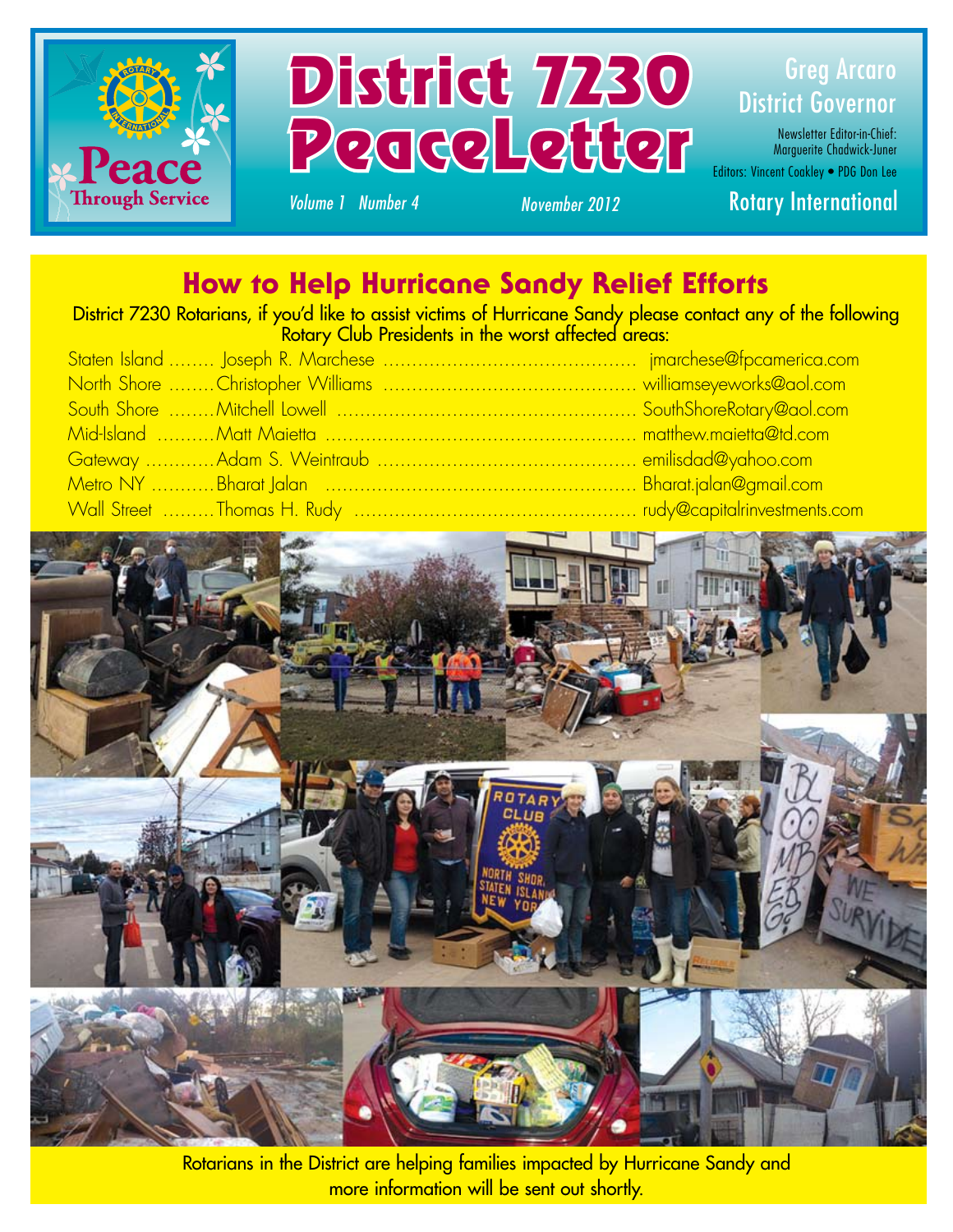

### **May Lord Bless and Keep You All Safe : Message from RC of Ernakulam**

Hello Rtn.Greg Arcaro,

Good Morning... I don't know whether I could wish so today.

We are from Rotary Club of Ernakulam (Dist 3201), one of the oldest clubs in the City of Cochin, another coastal town of Kerala State, India.

We are also upset (to see) on the news, an expected hurricane which may hit in your city. Since, we also live in a coastal town, we know the severity and also the concerns of people of your Rotary District.

We will extend our prayers for all of you and may lord bless all of you in these cities to face the adverse climate and keep safe. You are part of Rotary and we Rotarians around the world are here for your best support in any adverse situations. Keep up that confidence.

Once again, God bless and please post us on the status after today. We are all waiting eagerly to hear that you all are safe.

For Rotary Club of Ernakulam,

Rtn.K.G.Sreejith

President, Rotary Club of Ernakulam (Club ID: 24997)



### **Global Community Commits to Polio Eradication**

### **Rotary Pledges \$75 Million, Then Rocks Central Park with End Polio Now Message**

District 7230 Rotarians, your voice was heard!

September 27, 2012, was a momentous day in the global effort to End Polio Now.

In a historic special session on polio eradication during the UN General Assembly, Rotary presented nearly 7,000 signatures from the EndPolioNow.org petition – including yours!

Rotary Foundation Chair Wilf Wilkinson announced to world leaders and our partners that Rotary pledges another \$75 million to fight polio, adding to Rotary's total contribution of nearly \$1.2 billion since launching the PolioPlus program in 1985. Read more at Rotary.org, TIME *http://healthland.time.com/2012/09/27/ polio-u-n-firepower-against-an-ancient-scourge/ and the New York Times http://www.nytimes.com/2012/09/29/opinion/an-unfinished-campaign-against-polio.html?\_r=1*. In the Time Magazine article in the last paragraph the reporter references a Rotarian (Past District Secretary, George Weeks) with two canes walking up to Peter Salk In the waiting area before the event began, an elderly polio survivor moving with the aid of two walking sticks approached Peter Salk to thank him for the work his father had done — even if it came too late to spare him the disease.



*George Weeks and Peter Salk*



Continued on page 3 *Neil Young and John Hewko*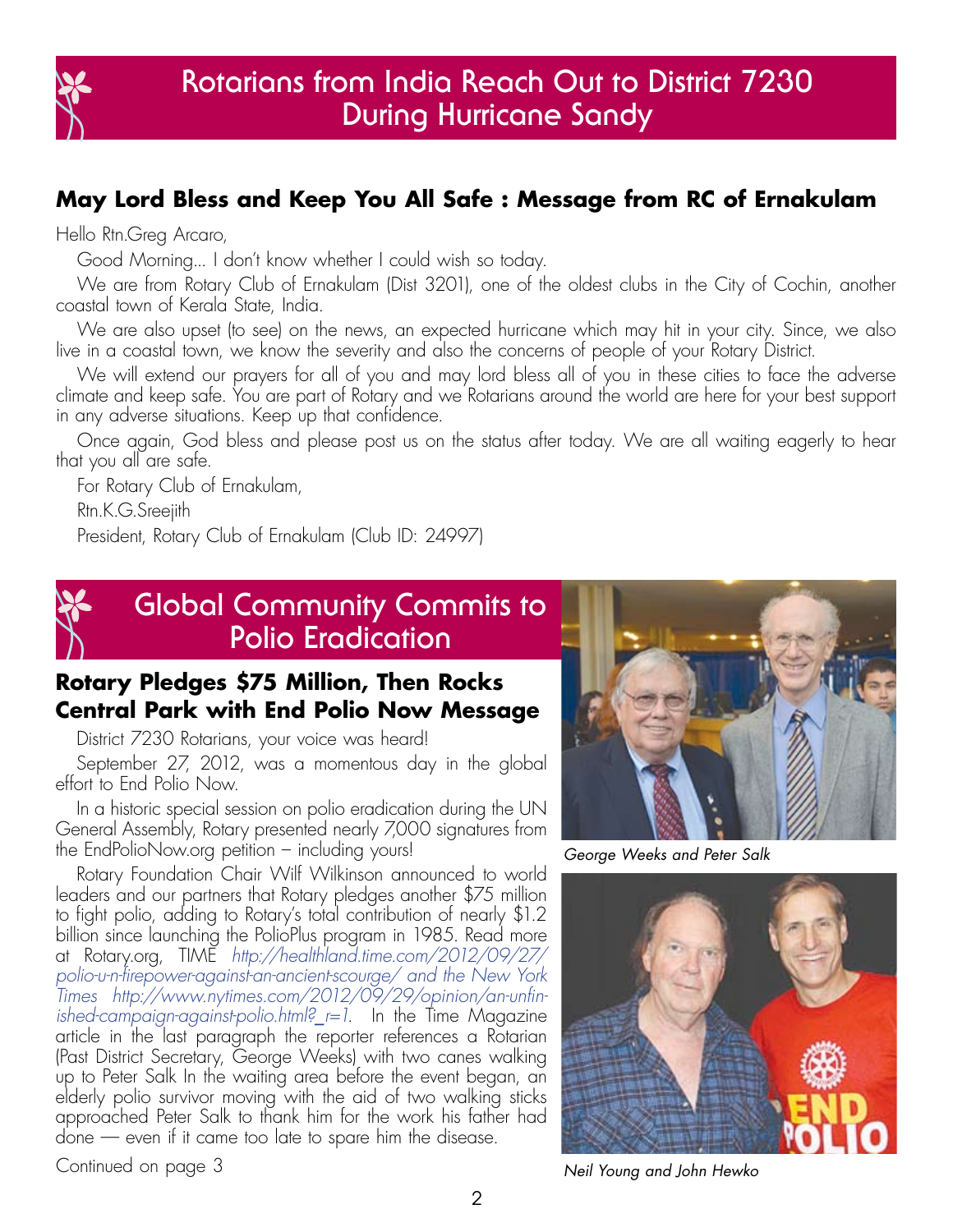

*District 7230 Rotarians*

Read more: *http://healthland.time. com/2012/09/27/polio-u-n-firepoweragainst-an-ancient-scourge/#ixzz28X5wuNlU*

Two days later, Rotary and Rotarians from Rotary District 7230 represented Rotary International and spread the word of Rotary Internationals drive to END POLIO NOW since 1985. Rotary shared the polio eradication message on the world stage during the Global Citizen Festival concert in Central Park, organized by the Global Poverty Project. The concert drew a live audience of more than 60,000 people and was viewed worldwide. Rock legend Neil Young, a polio survivor, closed the show.

Just before Neil Young took the stage, the End Polio Now message was driven home by actress Archie Panjabi, a Rotary "This Close" campaign celebrity; Aseefa Bhutto Zardari, daughter of Pakistan President Asif Ali Zardari; Ramesh Ferris, a Canadian Rotarian and polio survivor; and John Hewko, Rotary International General Secretary and CEO.



### **In the Action with Cortlandt Rotary Club**

### **Annual Battle of the Ducks between Cortlandt and Putnam Valley Rotary Clubs**

Held on a cool fall day the two Rotary Clubs gathered with attendees to watch the Annual Battle of the Ducks on Sunday, October 7th at Sprout Brook Park in Cortlandt Manor, NY.

The race consists of three heats with the first dozen ducks from each heat running in the final race to win the Battle of the Ducks. The winner is the first duck in the final heat of those 36 ducks. This year the winner was the new owner of DaRo's Deli in Buchanan,



Luisa Rosa Morel. She won \$1000 on the ticket she purchased from Rotarian Laura Jean Odell of Verplanck. Second place was won by J. Walsh for \$500 and third place was Cathy Campea of Verplanck. Dead last, Tom McGreals duck will win him a FREE Six-Quack in the 2013 race on October 6th!

Each year we do a special race for the children. They come and color their own duck to be put into the Design-A-Duck Race. This way each child can cheer their duck on as it comes down the stream watching it's progress to the finish line. This year our winner was Delia Schmitt who spent hours coloring her duck to perfection! She was so excited to win and accept a Walmart gift card for \$50. Second place was won by Matthew

Continued on page 4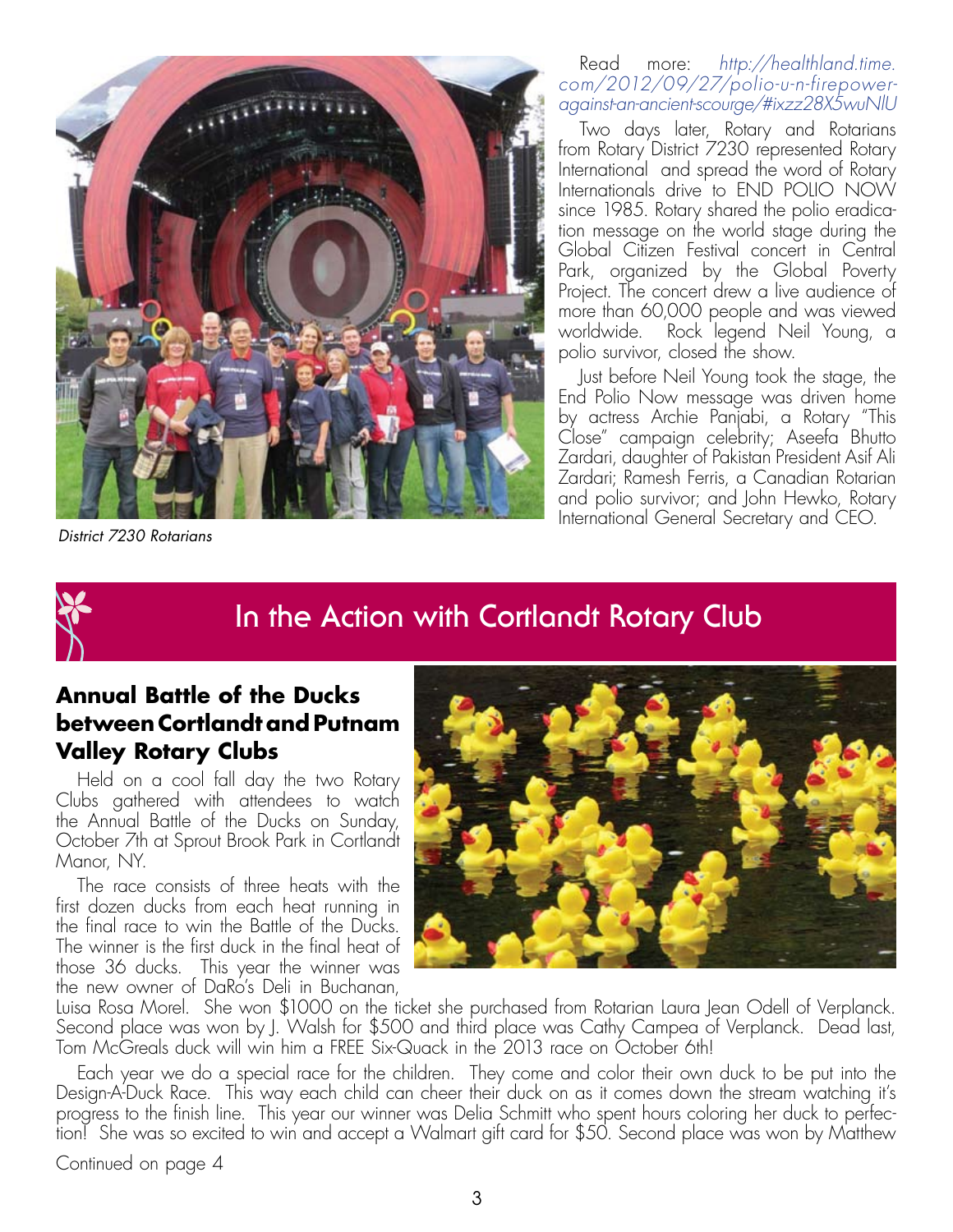Brody who received a scooter. Third place was won by Brittany Ameil who received a "Movie Night Bucket" filled with popcorn and dvd's. Dead last was Christian Wong (son of Chinatown Rotary's President Marc) who will receive a Design-A-Duck to enter in the October 6, 2013 race.

All in attendance were entertained by IPP Rotarian Robert Cinque from Brewster Rotary live on the guitar during the entire event. Food was sold by the Putnam Valley Interact Club. There were games, face painting, sand art and more. Weather might of dampened attendance but those in attendance including Chinatown and Ossining Rotarians had a great day in the park

*Executive Duck Team for 2012 (l. to r.) Robert Ingram, Honorary Rotarian Barry Glaser, Robert Herber (Northeast Rotarian), Honorary Rotarian Floyd Miller & girlfriend, Abby (middle photo).*

*\$1000 winner of Battle of the Ducks (l. to r.) Rotarian Laura Jean Odell who sold the winning ticket, winner: Luisa Rosamorel and Cortlandt Rotary President Michelle Hanks.*



A big thank you to our Executive Water Team this year led by former Rotarian Robert Ingram, Honorary Members Dr. Barry Glaser & Dr. Floyd Miller and IPP of the Northeast

Rotary club Robert Herber who all spent four hours in the water that day!

### **VA Healing Garden Flourishes**



*The V.A. Healing Garden*

In Cortlandt Rotary joined with Peekskill Rotary Club to develop a special therapeutic "Healing Garden" outside the Post Traumatic Stress Unit. The garden was funded and constructed in the spring of 2010. It consists of shrubs, flowering plants, two vegetable gardens for the veteran residents of the PTS unit, paths and seating areas. The Rotary Clubs were joined by some local businesses who made generous donations to the project such as Home Mason, Manzer Landscaping and All Weather Home Improvement.

It was dedicated on Oct 21, 2010 and has been an ongoing project for the Cortlandt Rotary since that date. Every spring the Cortlandt Rotary checks with the Psychosocial Rehabilitation Specialist to see what the garden needs for sustainability and then provides the needed mulch, plants, bulbs or bird seed that the funding is needed for.

This past year the Rotary Community Corps of Keon became involved matching the Cortlandt Rotary dollar for dollar for the needed supplies to keep the garden growing in beauty and adding to assist the veterans in their recovery. This year they requested more flowering bulbs to create an additional area of color at the entrance of the garden, additional bird seed, and a number of flowering and fruit bearing bushes to be added.

In 2012 in an effort to support of our future veterans both Cortlandt Rotary and Rotary Community Corps of Keon also made matching donations to Operation Continued on page 5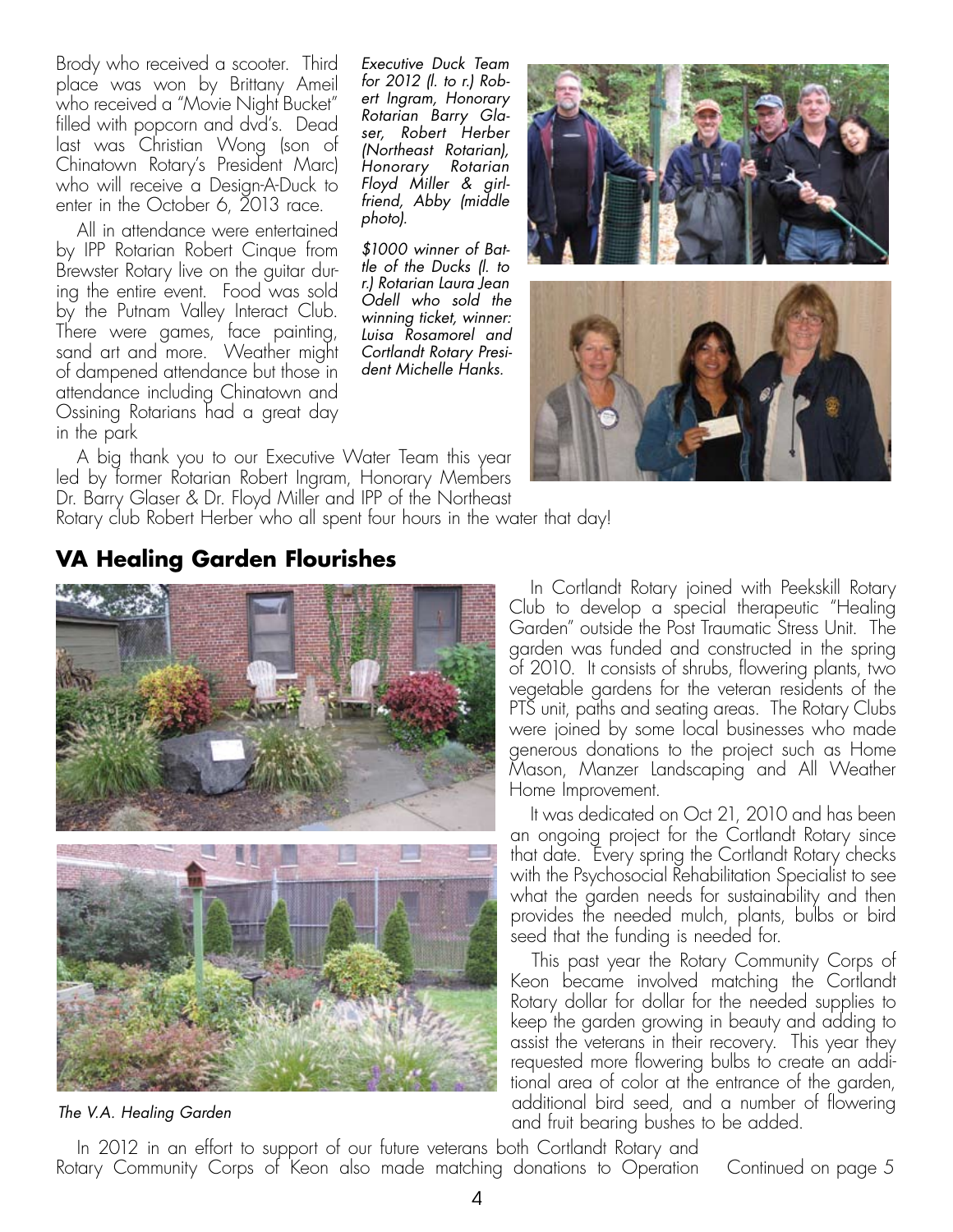Homefront. This organization supports deployed armed servicemen and servicewomen's families here while they are overseas. They supply needed funds for unexpected expenses that families may have while their loved ones are away which eliminates stress for those in combat. Knowing their families aren't struggling while they are away gives some peace of mind to those in service to our country.

### **What \$1 a Month from Every Rotarian in Our Districts Can Do**

Last month on September 24th at the Joint Evening Meeting of the Northern Westchester Evening Rotary Clubs MaryBeth Gallagher (daughter of Ossining Rotarian John Gallagher & President of the Windhoek Rotary Club in Namibia) explained the plight of special needs children in an area near her Rotary Club in Africa. MaryBeth returns to the United States each year to help raise funds for KINDLE to bring services to those in need.

Hearing that some special needs children are chained or tied in their residences (for their safety) when parents or caregivers have to go to work or away from the home due to lack of facilities or people to care for them the Rotarians in attendance were dismayed. Descriptions of women bring-



*MaryBeth with RCC of Keon receiving a \$500 for Special Needs Children in Africa.*

ing disabled children to the center in wheelbarrows was disheartening. Learning that most of the workers there go without any compensation most months. The list goes on of other unthinkable situations existing.

Then one Rotarian, Jocko Mahoney from the Putnam Valley Rotary had an idea. He suggested that if each club in both District 7230 & 7210 were to ask their members for ONLY \$1 a month we could change the lives of these special children forever. If this organization run by Kathy Hampe, assisted by Rotarian MaryBeth Gallagher were to have a monthly budget to work with the children would not have to endure this horrific situation in that area. For the first time Kathy and the children she cares for would know that next month they will have food, teachers, therapists, shelter and transportation to and from the center. Kathy might be able to purchase chickens (for eggs and meat) and know next month she will not have to choose between feeding the chickens and the children. Kathy could expand the garden she uses to raise funds for the operation of this center and provide food for the children attending. For the first time with Jocko's suggestion, this center could have a true usable budget to help them become sustainable.

So far, four Rotary Clubs have agreed to collect \$1 a month from each Rotarian in their club and send a check made out to KINDLE (Kids In Namibia Deserve Love & Encouragement) a 501C3 foundation. Jocko Mahoney has agreed to receive the checks, forward them and keep track of the clubs participating in this project. All checks are to be made out directly to KINDLE and forwarded to Jocko at Putnam Valley Rotary Club, PO Box 313, Putnam Valley, NY 10579. Please enclose a contact for your club with your first submission. This project will start in November 2012.

I think it safe to say we all waste \$1 a month and it would not be a burden to donate it instead. Please join with us to make a difference by asking your club members to join us with just \$1 a month from each of your members ... lets see the power of our Rotary Districts at it's best!

Editors Note: Rotary Community Corps made a generous donation to MaryBeth this year for the Special Needs Program. This is an example of how through Rotary the Special Needs Adults that are part of the RCC of Keon are able to change lives of Special Needs Children on another continent in a part of the world they will probably never know. How exciting for all concerned!!!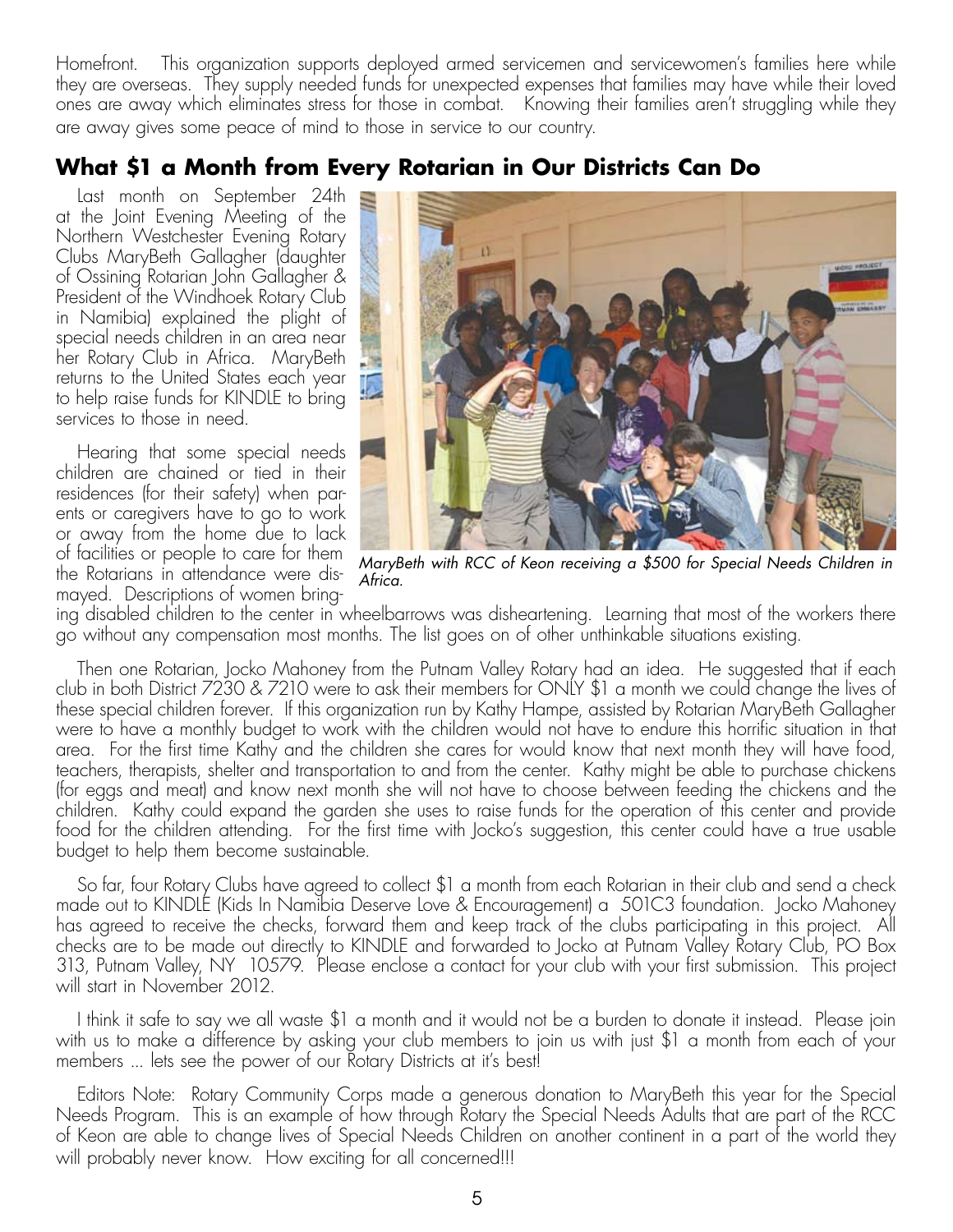## **Save The Date!**

# THE HEART OF THE CARNIVALE IS

uuum

Look for your invitations to arrive soon. In the meantime, please contact Chair Georgine Mongarella for more information at: george@thecolorschemer.com.

### **DISTRICT 7230 GIFT OF LIFE INC. February 2, 2013**

Come join us for a fabulous evening at beautiful Beckwith Pointe in New Rochelle to supportour District's Gift of Life projects!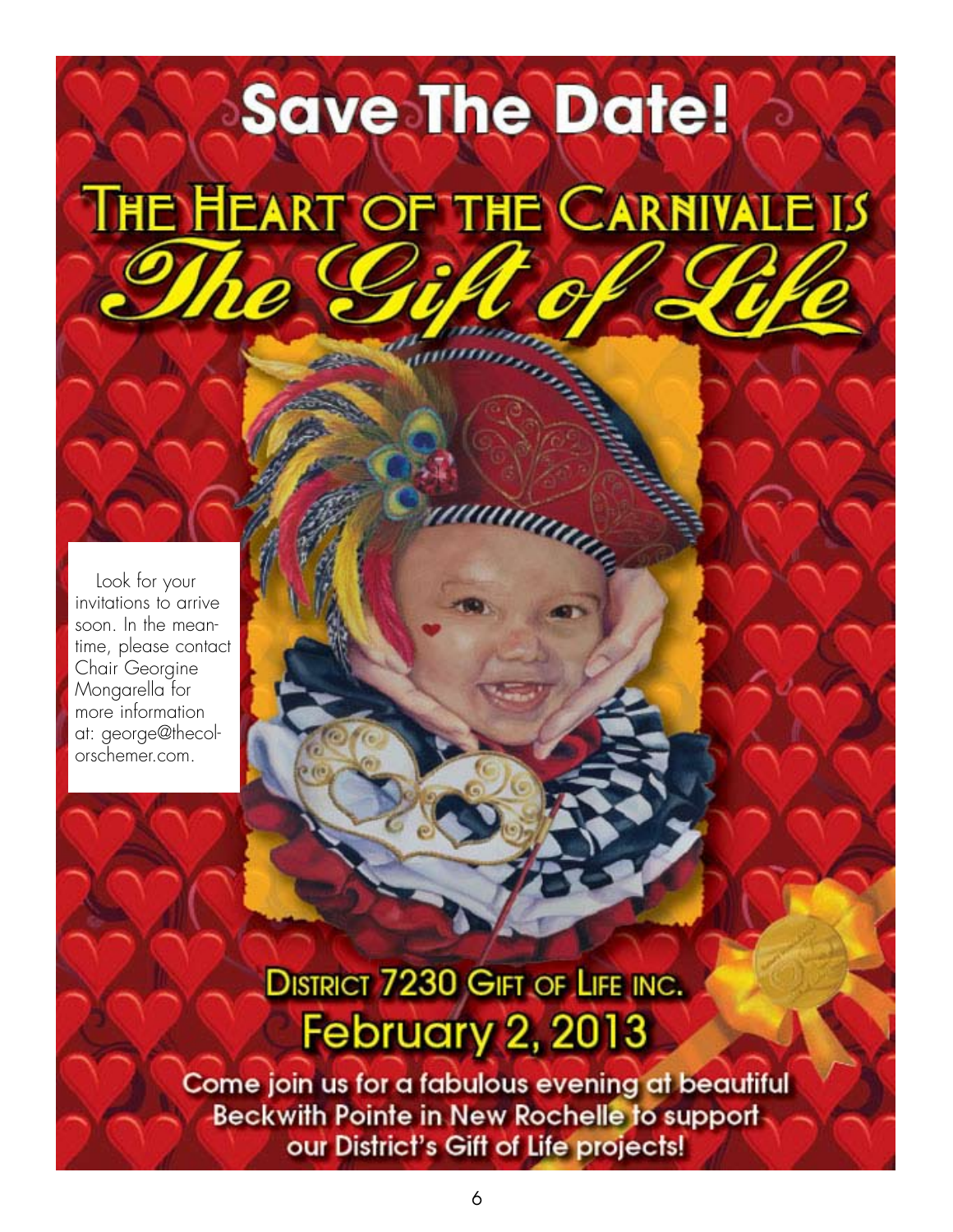

### **Liability Insurance for U.S. Rotary Clubs**

Active U.S. Rotary clubs and districts are provided with general liability ("GL") and directors & officers/employment practices liability ("D&O/EPL") insurance through the U.S. Rotary Club and District Liability Insurance Program ("Program"). The Program is financed by insurance assessments collected from U.S. Rotarians.

Note: The Program does NOT provide coverage for bodily injury or property damage sustained by a firstparty insured, such as a Rotarian or volunteer.

To obtain a certificate of insurance, insurance policies and summaries, and loss control guidelines, please visit the Insurance Information Portal.

Note: Insurance information Portal is a protected website. It can be accessed with a user name and password only. User name and password have been provided to club and district officers through the annual mailing. You can also contact Lockton to obtain a user name and password at rotary@lockton.com.

Insurance Information Portal's web address is *https://www.locktonportal.com/sites/rotary/resources* 

To report an incident, please contact Rotary International Risk Management.

If you have further questions regarding coverage, please contact Lockton Companies:

Phone: 800-921-3172

Fax: 312-681-6769

Email: *rotary@lockton.com*



### **Briarcliff Rotary Promotes "End Polio Now" Campaign At Harvest Festival**



*Rotary Director Scott Lanoff, Briarcliff Rotary President Kris Chittur and Past President Paul Rosen.*



*Rotary Director Rachel Leihbacher and Rotarian Antonia Conte.*



*Rotarian Director Eric Lebenson, the Stiltman and Briarcliff Rotary President Kris Chittur.*

The Rotary Club of Briarcliff Manor brought its campaign to "End Polio Now" to the Briarcliff Manor Harvest Festival held on Saturday, October 13, 2012. The Festival is an annual event organized by the Briarcliff Manor Chamber of Commerce to promote local businesses. The Briarcliff Rotary, a regular participant for the past few years, had a centrally located table manned by several enthusiastic Rotarians. Eye-popping posters highlighted Rotary's pledge to eradicate polio, the crippling childhood disease.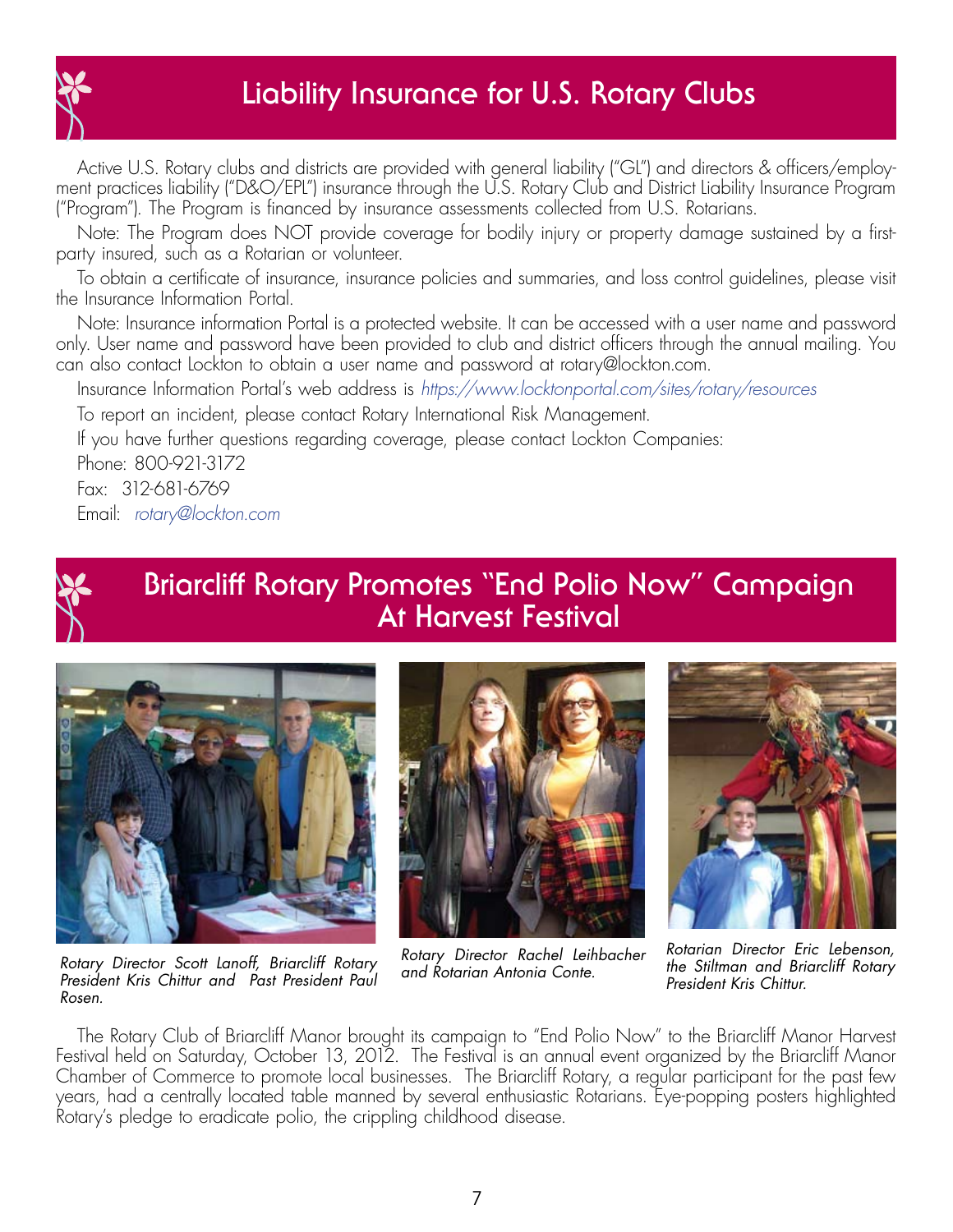

### **Rotary Club of Larchmont Inducts Five New Members**

Larchmont, NY (October 22, 2012) - September and October have been exceptionally active months for The Rotary Club of Larchmont (RCL). The club has inducted four new members and one honorary member.

On September 21st, the club inducted Larchmont residents Ernie Odierna and Mark Rosen. Ernie is a Town of Mamaroneck Councilman. Mark is Director of Resource & Location Strategy at Citibank.

On October 12, the club inducted Theresa Diaz, manager of the Chatsworth Avenue branch of TD Bank, and Evita Dodel, a self-employed massage therapist and a Larchmont resident. New York State Assemblyman George Latimer was also inducted as an Honorary Member of Rotary.

Said Stephen Bartell, the club's current President, "Our dramatic growth in members shows that local professionals recognize that Rotary provides them with the opportunity to contribute to our community like no other service organization. Our projects cover a wide variety of important local, regional and global issues, determined by club leadership and members. All new and existing members come from varied backgrounds which provide exciting inputs to the club's project development and execution. And as our membership grows, the more service projects we can initiate and complete.";

Rotary is a worldwide organization of business and professional leaders who provide humanitarian service and help to build goodwill and peace in the world. Rotary's global membership is approximately 1.2 million men and women who belong to 32,000 Rotary clubs in more than 200 countries and geographical areas.

Individuals interested in learning more about the Rotary Club of Larchmont and meeting current members can contact RCL President Stephen Bartell at 914-833-8683 or



*From left: Rotary Club of Larchmont President Stephen Bartell; new member Theresa Diaz; new member Evita Dodel; Marilyn Masiero, Rotary District 7230 Assistant Governor; Greg Arcaro, Rotary District 7230 Governor, who conducted the induction on October 12, 2012.*



*Ernie Odierna was inducted by Stephen J. Bartell, current President of the Rotary Club of Larchmont, on September 21st, 2012.*



*Larchmont resident Mark Rosen received his Rotary pin from past President of the Larchmont Rotary Club Marian White on September 21st.*



*Right, New York State Assemblyman George Latimer was inducted as an Honorary Member of the Rotary Club of Larchmont by Club President Stephen Bartell on October 12, 2012.* 

*President@rotarylarchmont.com* to arrange to attend a Friday luncheon meeting at the Larchmont Yacht Club. Find a detailed meeting schedule and more background at *www.rotarylarchmont.org* and on *www.rotary.org*.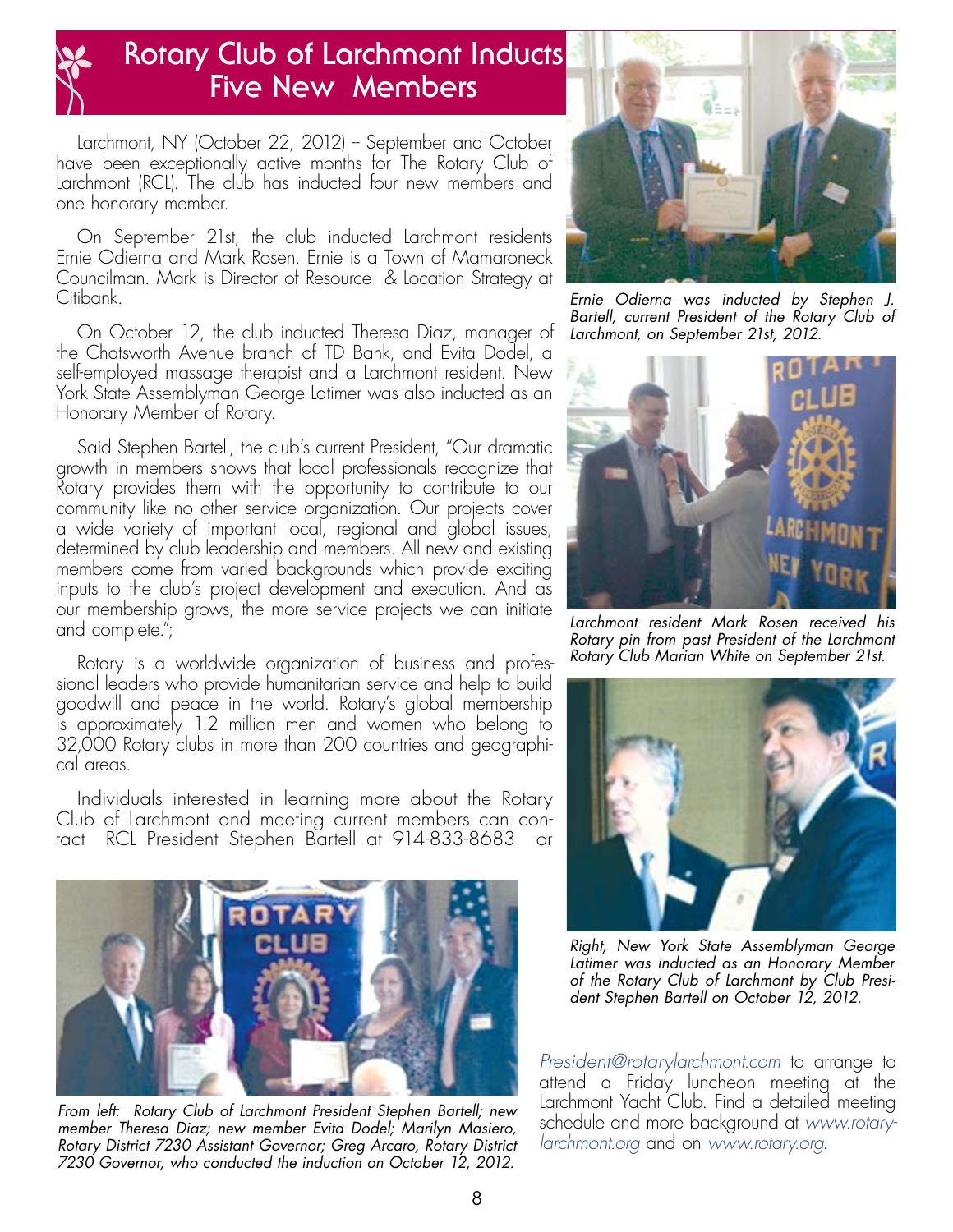### **Rotary International Day at the United Nations**

More than 1,200 Rotarians attended this annual event at the United Nations on November 3, 2012. The day's theme was Peace Though Service. Both RI President Sakuki Tanaka and RI President-Elect Ron Burton were in attendance. The keynote address was given by Peter Laundky-Tieffenthal, Under-Secretary General for Communications and Public Information.



*Some of the 1,250 Rotarians, Rotaractors and scholars who attended UN Day.*



*Rotary Board photo with Directors from the Rotary International Board along with President Tanaka, Trustee Chair of the Rotary Foundation Wilf Wilkinson, Secretary General John Hewko, Trustee Mike McGovern, Zone 24-32 Director Bryn Styles etc. standing in front of the PEACE Bell and Pagoda at the UN . This was significant because of Pres Tanaka's theme this year "Peace through Service".*



*District 7230 Scholars attending UN Day with the UN in the background.*



### **Rotary Leadership Institute Is Coming!**

The Rotary Leadership Institute is coming to a location near you! It will be held on November 17, 2012 at Mount Saint Mary College in Newburgh, New York from  $8$  a.m. to  $4$  p.m.

The Rotary Leadership Institute is a powerful tool to develop leadership skills and enhance your role as a driving force in your Rotary Club.

Rotarians are urged to act now by visiting the RLI website, *www.rlinea.org* and register for courses.

The question of on-site registration is under review and may not be an option going forward. Therefore it is in your best interest to register now and not be shut out of course offerings.